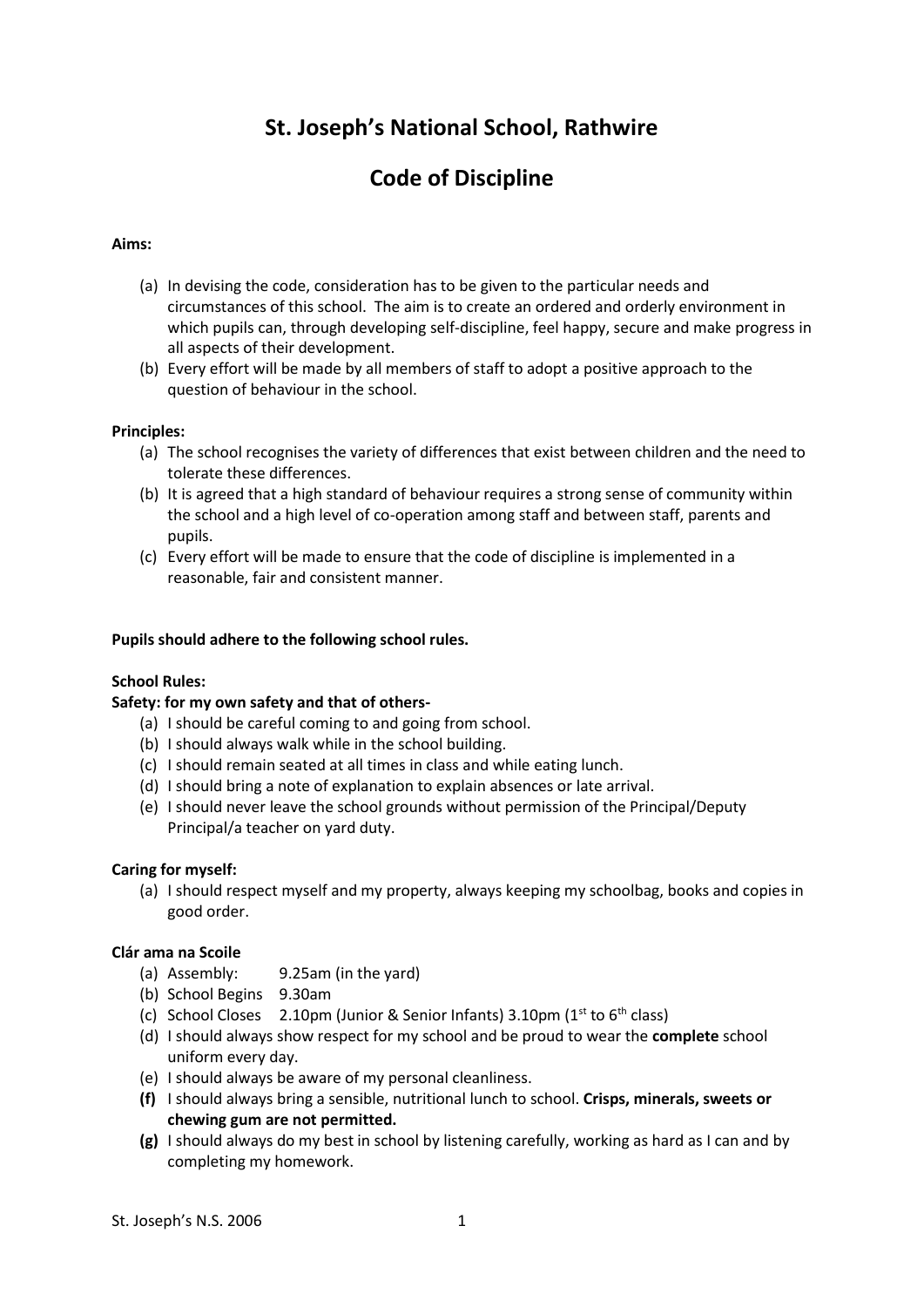# **Caring for others:**

- **(a)** I should be kind and respectful to all staff and fellow pupils by being mannerly and polite at all times.
- **(b)** I should behave well in class so that my fellow pupils and I can learn.
- **(c)** I should always keep my school clean by bringing unfinished food and drinks home.
- **(d)** I should show respect for the property of my fellow pupils, the school building and grounds.
- **(e)** I should be truthful and honest at all times.

# **Bullying:**

I should never bully others. I should never allow others to bully me or anyone else and if it happens I should tell my parents and my teacher. Bullying is always unacceptable.

# **Positive Strategies to Improve Behaviour**

- (a) Praise may be given by means of any one of the following:
	- A quiet word or gesture to show approval.
	- A comment in a pupil's exercise book.
	- A visit to another member of Staff or to the Principal for commendation.
	- A star beside child's name.
	- A word of praise in front of a group or class.
	- A system of group merit points.
	- Delegating some special responsibility or privilege.
	- A mention to parent, written or verbal communication.
	- Student of the week.
	- Line of the month

#### (b) **Disapproval of unacceptable behaviour will be dealt with as follows:**

#### **A. In School**

- **•** Step 1. Oral Warning
- **Step 2.** Name in teachers planning diary.
- **Step 3.** Consequence Sheet to be filled in and sent home to parent where it MUST be read and signed by parent or guardian. If unsigned or left at home, this pupil must be sent to the Principal whereupon the parents will be called by telephone. These steps are for each day. Every day each pupil starts at zero.
- **Step 4.** If a second consequence sheet is issued to the same pupil within a three week period he will receive a letter notifying parents/guardians of continuing misbehaviour. This letter must be signed and returned to the school immediately. The principal will then note the name in the discipline book.
- **Step 5.** After three consequence sheets the pupil will be sent to the principal's office where Consequence Sheet to be filled in and sent home to parent/guardian where it MUST be read and signed by parent or guardian (if unsigned or left at home this pupil must be sent to the principal's office whereupon the parents may be called by telephone). These steps are for each day. Everyday each pupil starts at zero.
- **Step 6.** After the fourth consequence sheet is issued the pupil's name will be written in the Discipline Book. If the name appears twice (following the  $4<sup>th</sup>$  consequence sheet) in the Discipline Book then the parents/guardians are called in to meet the principal. One week later the parents will be invited to return to the school and speak to the class teacher in order to monitor the child's behaviour.
- **Step 7.** Suspension/expulsion (in accordance with Rule 130 of the Rules for National School's as amended by circular 7/88) may be enforced.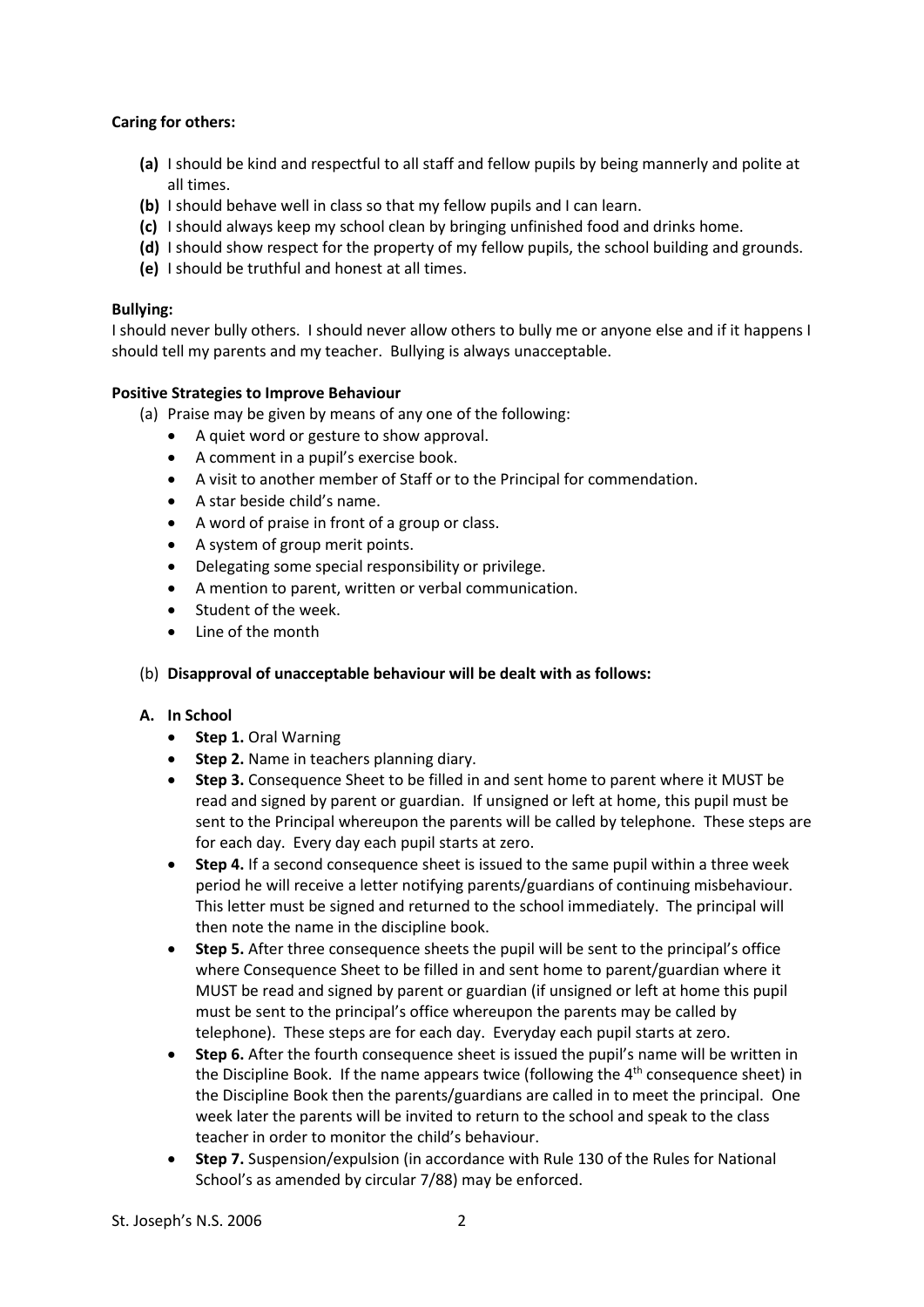# **THE PRINCIPAL WILL DEAL WITH OTHER MAJOR INCIDENTS OF GROSS MISBEHAVIOUR AND MISCONDUCT AT HIS OWN DISCRETION WHERE ALL STEPS ABOVE NEED TO BE BYPASSED IMMEDIATELY.**

- **B. In Yard:**
	- **Step 1.** One Tick................................1st Offence Two Ticks..............................2nd Offence Three Ticks...........................Consequence Sheet
	- **Step2.** 2<sup>nd</sup> consequence sheet.
	- **Step3.** 3<sup>rd</sup> consequence sheet. Parents to be called in and they must collect their child at lunch time for one week and return the child at 1.00pm
	- Step4. 4<sup>th</sup> consequence sheet. The parents again to be called in and they must collect their child at lunch time for one month and returned at 1.00pm.
	- **Step5.**5<sup>th</sup> consequence sheet. The parents again to be called in and they must collect their child at lunch time for the remainder of the school year.

# **Procedures:**

The degree of misdemeanours i.e. minor, serious or gross will be judged by the teachers and / or Principal based on a common sense approach with regard to the gravity/frequency of such misdemeanours, as follows:

# **Examples of minor misdemeanours:**

Interrupting class work / Running in school building / Leaving seat without permission at lunchtime / Leaving litter around school / Being discourteous / unmannerly / Not completing homework without good reason / Chewing gum / Incomplete school uniform.

#### **Examples if serious misdemeanours:**

Endangering self/fellow pupils in the school playground or classroom / Constantly disruptive in class / Telling lies / Stealing / Damaging other pupil's property / Bullying / Back answering a teacher / Frequenting school premises after school hours without appropriate permission / Leaving school premises during school day without appropriate permission /Deliberately injuring a fellow pupil / Kicking / Spitting.

Steps to be taken for minor and serious misdemeanours The discipline for Learning Procedure as outlined above for both in school and in schoolyard.

#### **Examples of Gross Misdemeanours**

Setting fire to school property / deliberately leaving taps/fire hose turned on /Setting off fire alarm / Aggressive, threatening or violent behaviour towards a staff member/pupil, smoking, bringing drugs to school.

#### **Examples of steps which may be taken when dealing with gross misdemeanours**

- 1. Chairperson/Principal may sanction immediate suspension pending discussion with parents.
- 2. Expulsion will be considered in an extreme case in accordance with Rule 130 (6) i.e. "No pupil can be struck off the rolls or breaches of discipline without prior consent of patron and until alternative arrangements are made for enrolment of pupil at another suitable school in the locality".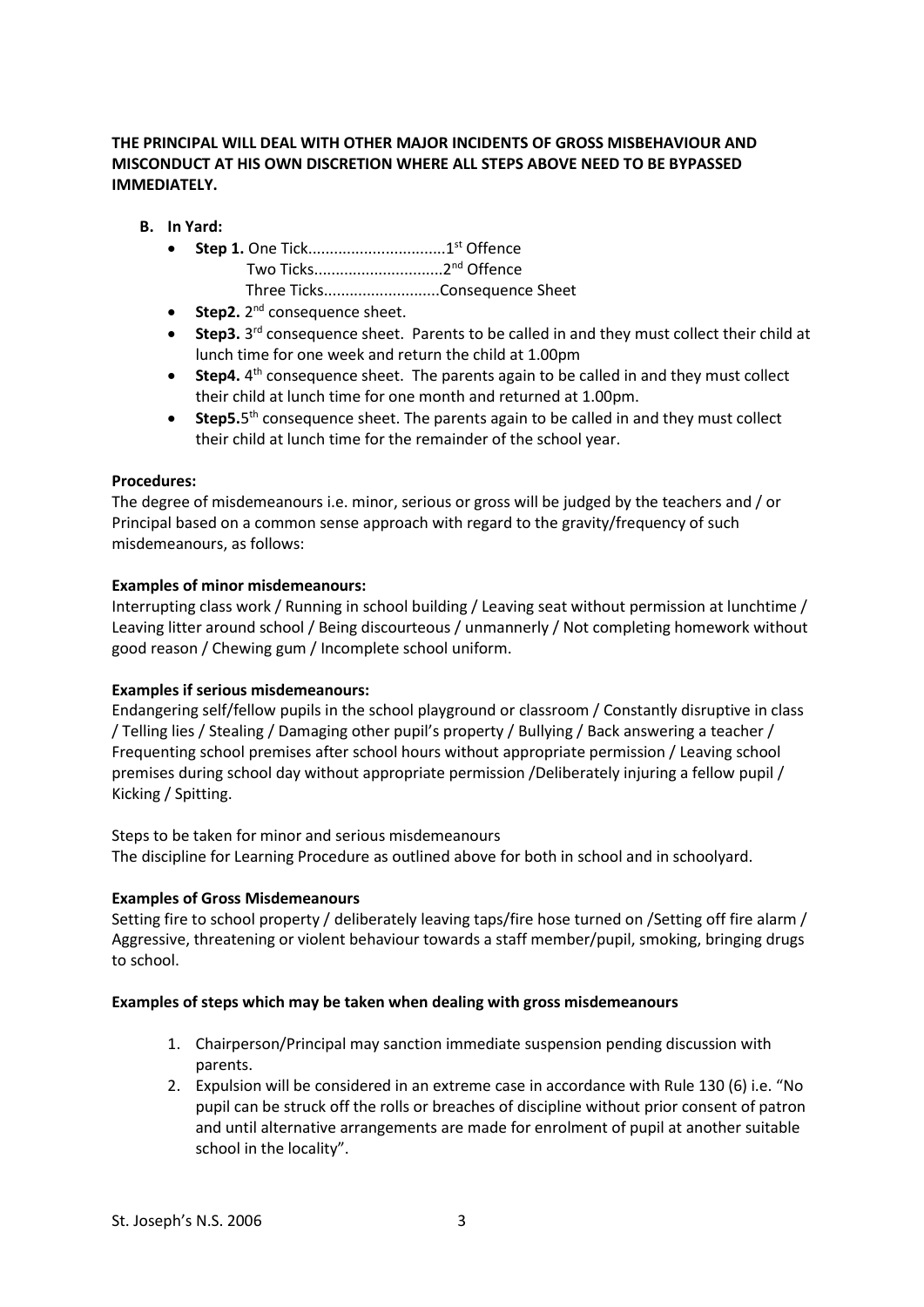GROSS MISBEHAVIOURS will be dealt with outside of the Discipline for Learning (DFL) System.

# **YARD CODE OF DISCIPLINE**

| One Tick    | $1st$ Offence                                                                                  |  |
|-------------|------------------------------------------------------------------------------------------------|--|
| Two Ticks   | $2nd$ Offence – Time Frame 1 Week                                                              |  |
| Three Ticks | <b>Consequence Sheet</b>                                                                       |  |
|             | 2 <sup>nd</sup> Consequence Sheet - Detention at Lunch Time                                    |  |
|             | 3rd Consequence Sheet - Parents called. Must collect child for one week at 1pm                 |  |
|             | $4th$ Consequence Sheet – Parents called. Must collect child for one week at 1pm               |  |
|             | 5 <sup>th</sup> Consequence Sheet – Parents called. Must collect child for rest of year at 1pm |  |

**It should be noted that these lists consist of examples only: It is not meant to be a totally comprehensive list of misdemeanours & procedural steps and will be subjected to ongoing review.**